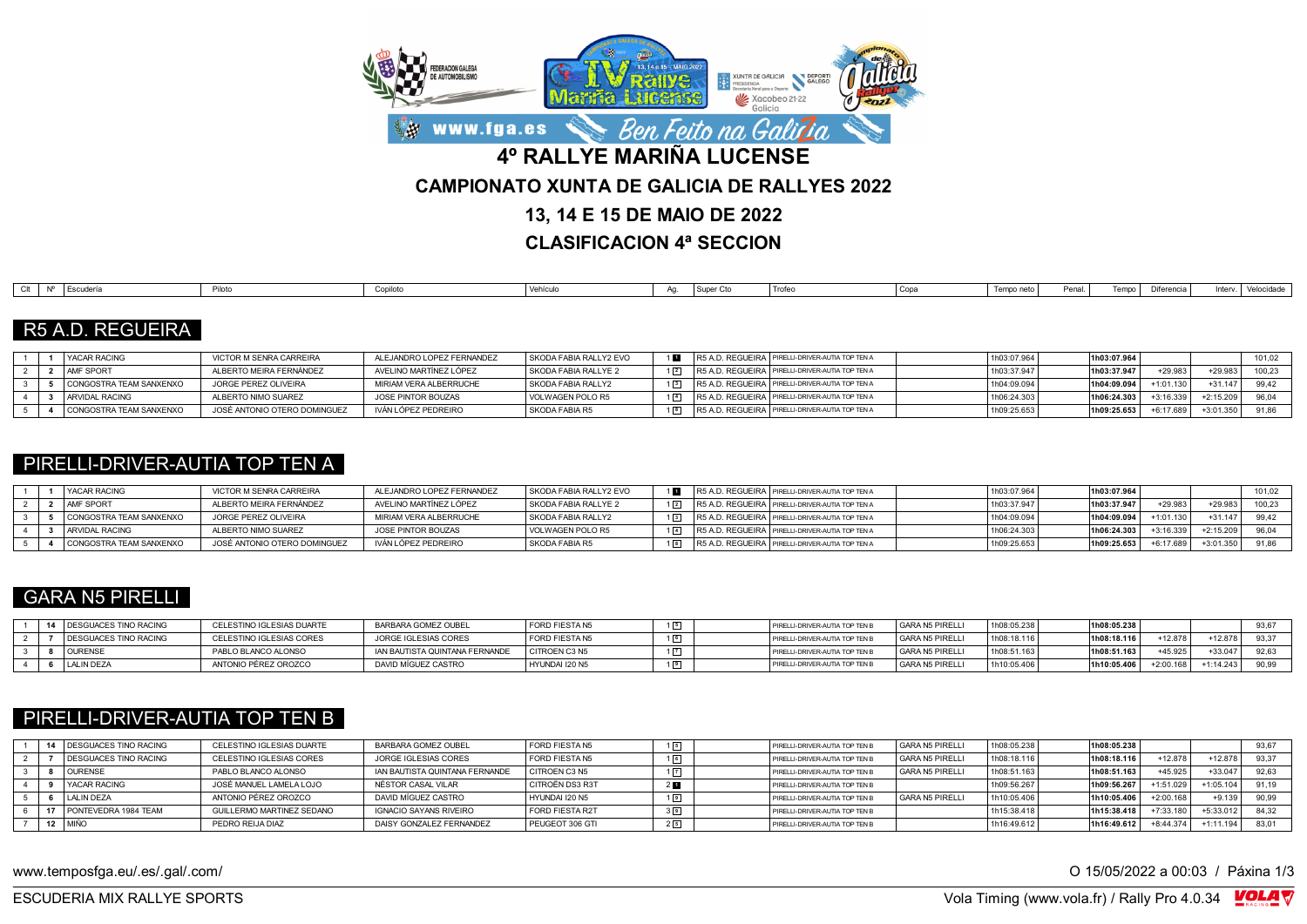

| Escudería<br>Piloto<br>Super (<br>Diferencia -<br>. Velocidade<br>Tempo neto<br>Copiloto<br>Penal.<br>Copa<br>Trote<br>AG.<br>enicuk<br>. |
|-------------------------------------------------------------------------------------------------------------------------------------------|
|-------------------------------------------------------------------------------------------------------------------------------------------|

## PIRELLI-DRIVER-AUTIA TOP TEN C

| 23.1 | RVS MOTORSPORT               | DAVID RIVAS FUENTES        | JOSE VIEITEZ FERRADANS    | <b>CITROEN C2R2 MAX</b> | PIRELLI-DRIVER-AUTIA TOP TEN C | 1h10:43.843 | +10.000 1h10:53.843 |             |             | 89,96 |
|------|------------------------------|----------------------------|---------------------------|-------------------------|--------------------------------|-------------|---------------------|-------------|-------------|-------|
|      | PONTEVEDRA 1984 TEAM         | DANIEL MONTOTO MATO        | MAIKEL MAROUEZ RODRIGUEZ  | PEUGEOT 208 R2          | PIRELLI-DRIVER-AUTIA TOP TEN C | 1h11:16.186 | 1h11:16.186         | $+22.343$   | $+22.34$    | 89.49 |
|      | CONGOSTRA TEAM SANXENXO      | RAUL MARTINEZ TORRES       | BRUNO PEREZ FERNANDEZ     | CITROËN C2 GT           | PIRELLI-DRIVER-AUTIA TOP TEN C | 1h12:27.223 | 1h12:27.223         | +1:33.380   | 1:11.03     | 88.02 |
| 25   | <b>TERRA DO EUME</b>         | IVÁN VÁZQUEZ CASTRO        | DIEGO VÁZQUEZ CASTRO      | FORD FIESTA R2          | PIRELLI-DRIVER-AUTIA TOP TEN C | 1h12:51.125 | 1h12:51.125         | $+1:57.282$ | $+23.902$   | 87.54 |
|      | SARRIA MOTOR                 | RUBÉN LÓPEZ LÓPEZ          | DAMIAN OUTON VEIGA        | PEUGEOT 208 R2          | PIRELLI-DRIVER-AUTIA TOP TEN C | 1h13:31.958 | 1h13:31.958         | $+2:38.115$ | $+40.833$   | 86.73 |
|      | PONTEVEDRA 1984 TEAM         | ADRIAN REGUEIRA SOUTO      | SERGIO FERNÁNDEZ IGLESIAS | <b>CITROËN SAXO VTS</b> | PIRELLI-DRIVER-AUTIA TOP TEN C | 1h13:48.521 | 1h13:48.521         | $+2:54.678$ | +16.563     | 86.41 |
|      | <b>BERBERECHO</b>            | JAVIER FIRAS MARIÑO        | ÁLVARO GARCÍA AGRA        | <b>CITROËN SAXO VTS</b> | PIRELLI-DRIVER-AUTIA TOP TEN C | 1h15:30.370 | 1h15:30.370         | +4:36.527   | $+1:41.849$ | 84.46 |
|      | <b>DESGUACES TINO RACING</b> | BENITO PUCEIRO RADIO       | CHRISTOPHER TELMO DIAZ    | FORD FIESTA R2          | PIRELLI-DRIVER-AUTIA TOP TEN C | 1h16:07.980 | 1h16:07.980         | $+5:14.137$ | $+37.61$    | 83.77 |
|      | CUNTIS V.T.                  | MIGUEL ÁNGEL CAEIRO VILLAR | ALEJANDRO HERMIDA GARCÍA  | FORD FIESTA R2          | PIRELLI-DRIVER-AUTIA TOP TEN C | 1h17:19.257 | 1h17:19.257         | $+6:25.414$ | $-1:11.27$  | 82.48 |

#### VOLANTE F.G.A.

| 2c                                        | <b>SANTOS SOLER</b><br>$-11.1$       | PENSADO RIVEIRO              | PEU(<br><b>EOT 106 GT</b>  |                          | VULANIE<br>.u.A | $\sim$ $\sim$ $\sim$ $\sim$ $\sim$ | <sup>1</sup> 1h18:46.914 |          |                             | ----<br>-- |
|-------------------------------------------|--------------------------------------|------------------------------|----------------------------|--------------------------|-----------------|------------------------------------|--------------------------|----------|-----------------------------|------------|
| EDRA 1984 TEAM<br>$\overline{A}$<br>'V⊏IJ | <b>MANUFL</b><br>. MAGARIÑOS ESTEVE. | VARO ARGIBAY<br>"Y RODRIGULL | <b>PEUGE</b><br>EOT 206 XS | $\overline{\phantom{0}}$ | VOLANIE<br>.u.A | 120.00.00                          | 11h23:56 398             | 0.09.484 | - - -<br>ບ.ບອ. <del>4</del> | -- - -     |

# PIRELLI AMF MS

| <b>SURCO</b><br>49       |                            | MARCOS RODRÍGUEZ SANROMÁN     | UNAI CONDE GARCÍA             | CITROËN C2 GT      | 4                | PIRELLI AMF MS | 1h11:36.079              |             | 1h11:36.079 |             |             | 89.07 |
|--------------------------|----------------------------|-------------------------------|-------------------------------|--------------------|------------------|----------------|--------------------------|-------------|-------------|-------------|-------------|-------|
| 55                       | A PONTENOVA                | CÉSAR DÍAZ PÉREZ              | MANUEL RODRÍGUEZ MARIÑO       | PEUGEOT 205 GTI    | $3\sqrt{2}$      | PIRELLI AMF MS | 1h11:55.203              |             | 1h11:55.203 | $+19.124$   | $+19.124$   | 88.68 |
| 45 CUNTIS VT             |                            | MARCOS MACEIRAS GUIMAREY      | SERGIO IGLESIAS REBOREDO      | CITROËN SAXO VTS   | $4\sqrt{2}$      | PIRELLI AMF MS | <sup>1</sup> 1h13:12.721 |             | 1h13:12.721 | $-1:36.642$ | $-1:17.518$ | 87.11 |
|                          | AGUANTA VOLANTE RALLY TEAM | JUAN CARLOS PAMPILLON ALVAREZ | CRISTIAN ALVAREZ LÓPEZ        | PEUGEOT 106 GTI    |                  | PIRELLI AMF MS | 1h14:54.336              |             | 1h14:54.336 | $+3:18.257$ | $+1:41.61$  | 85.14 |
| <b>LALIN DEZA</b>        |                            | OSCAR GALLEGO GÓMEZ           | MARÍA TERESA LÓPEZ HOSPIDO    | SUZUKI SWIFT SPORT |                  | PIRELLI AMF MS | 1h15:38.940              |             | 1h15:38.940 | $-4:02.861$ | +44.604     | 84.31 |
| 54                       | <b>RVS MOTORSPORT</b>      | RUBÉN VÁZQUEZ CASTELO         | AGUSTÍN VARELA GARCÍA         | PEUGEOT 206 XS     | 4 <sup>8</sup>   | PIRELLI AMF MS | 1h17:29.329              |             | 1h17:29.329 | -5:53.250   | +1:50.389   | 82.30 |
| 52<br><b>ARES RACING</b> |                            | MIGUEL SUÁREZ ARES            | NICOLÁS RAMÓN CERNADAS GARCÍA | CITROËN SAXO VTS   | $4$ <sup>9</sup> | PIRELLI AMF MS | 1h18:31.378              |             | 1h18:31.378 | $-6:55.299$ | +1:02.049   | 81.22 |
|                          | <b>RVS MOTORSPORT</b>      | <b>ENRIQUE RUZO PEREZ</b>     | SHEILA GARCIA SUAREZ          | PEUGEOT 206 XS     | 4 11             | PIRELLI AMF MS | 1h20:58.657              |             | 1h20:58.657 | $-9:22.578$ | $+2:27.279$ | 78.76 |
| 56                       | <b>SARRIA MOTOR</b>        | ANDRES MONTERO NEIRA          | SHEILA DE LA FUENTE LAGO      | PEUGEOT 206 XS     | 4[12]            | PIRELLI AME MS | 1h22:54.416              |             | 1h22:54.416 | 11:18.337   | $+1:55.759$ | 76.92 |
| 50                       | <b>SARRIA MOTOR</b>        | PABLO SANCHEZ SANCHEZ         | RUBEN TOURON VAZQUEZ          | SUZUKI SWIFT SPORT | $3\sqrt{14}$     | PIRELLI AMF MS | 1h53:31.735              | $+1:10.000$ | 1h54:41.735 | +43:05.656  | $+31:47.31$ | 55,60 |

### VOLANTE F.G.A.-PXP 22

| PONTEVEDRA 1984 TEAM   | ALVARO CASTRO LAIÑO   | <b>ISIDRO REY FERREIRO</b> | I CITROËN SAXO VTS | $4\sqrt{3}$                   | TE F.G.A -PXP 22<br>VULANIE F | 1h14:03.374 | 1h14:03.374              |             | $\sim$ $\sim$<br>ັບ. |
|------------------------|-----------------------|----------------------------|--------------------|-------------------------------|-------------------------------|-------------|--------------------------|-------------|----------------------|
| <b>BUXA MOTOR POIC</b> | ALEXIS VIEITEZ LOSADA | EZEQUIEL SALGUEIRO SIMOES  | CITROËN SAXO VTS   | $\overline{\phantom{0}}$<br>ᄖ | LANTE F.G.A.-PXP 2'           | 1h15:08.776 | +1:05.402<br>1h15:08.776 | $-1:05.402$ |                      |

www.temposfga.eu/.es/.gal/.com/ **O 15/05/2022** a 00:03 / Páxina 2/3

VolaSoftControlPdf ESCUDERIA MIX RALLYE SPORTS Vola Timing (www.vola.fr) / Rally Pro 4.0.34